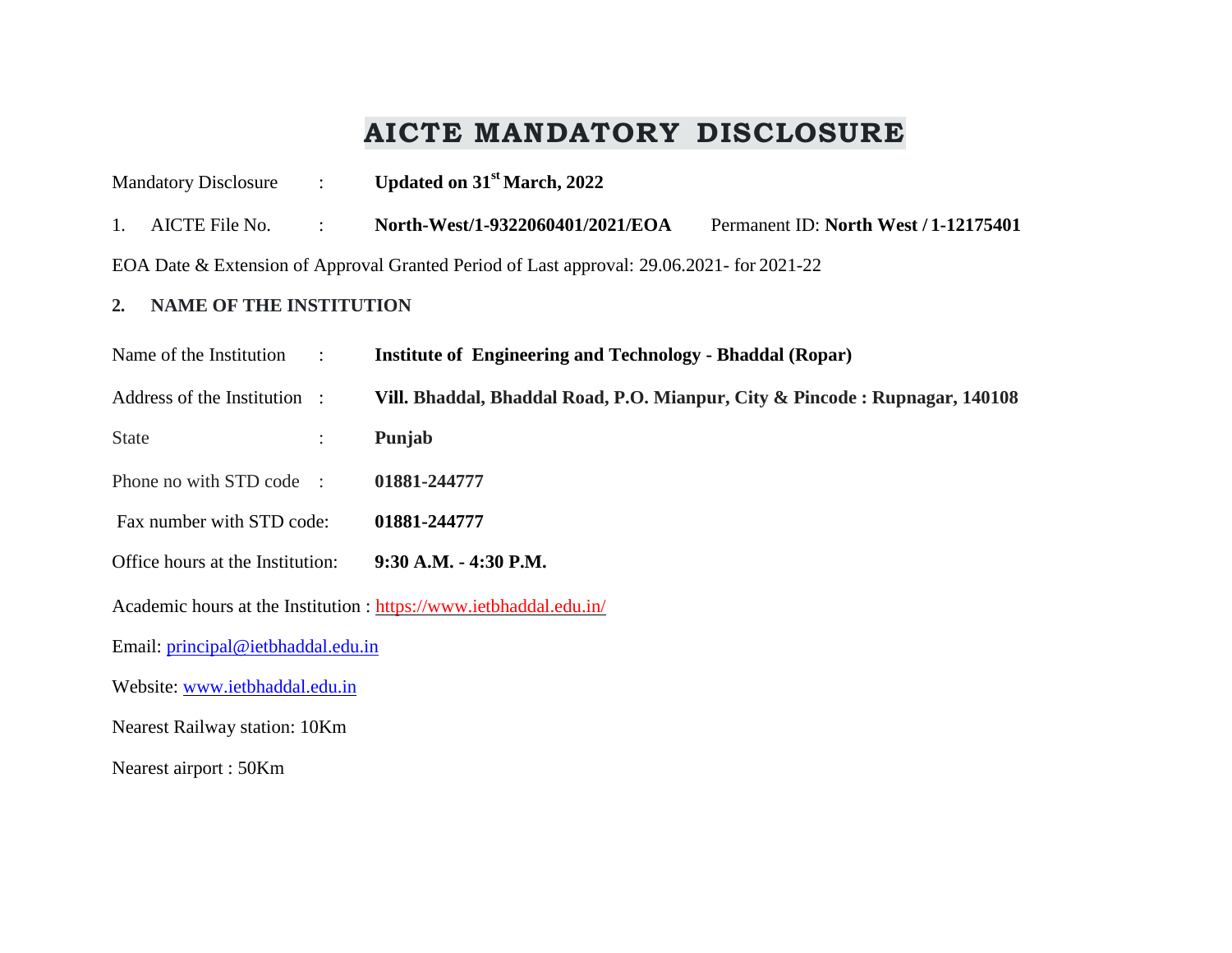### **3. Type of Institution**

Type of Institution : **Private-Self Financed**

Category (1) of the Institution : **Non Minority**

Category (2) of the Institution : **Co-Ed**

### **4. Name of the organization running the Institution**

| Name of the organization running the Institution: | KANDI FRIENDS EDUCATIONAL TRUST                                     |
|---------------------------------------------------|---------------------------------------------------------------------|
| Type of the organization                          | <b>Society</b>                                                      |
| Address of the organization                       | Vill. Bhaddal, Bhaddal Road, P.O. Mianpur, Rupnagar, Punjab, 140108 |
| Registered with                                   | <b>REGISTRAR OF FIRMS &amp; SOCITIES PUNJAB, CHANDIGARH</b>         |
| <b>Registration Date</b>                          | 07/10/1997                                                          |
| Website of the Organization                       | www.ietbhaddal.edu.in                                               |

#### **5. Name of the Affiliating University**

Name of the affiliating University : IKG - Punjab Technical University, Kapurthala, Punjab

Address : Jalandhar-Kapurthala, Highway, VPO: Ibban, Punjab 144603

Website : [www.ptu.ac.in](http://www.ptu.ac.in/)

Latest affiliation period : 2021-22

**6. Name of Principal / Director**

Name of Principal / Director: Dr. Adarsh Kumar

Exact Designation : Principal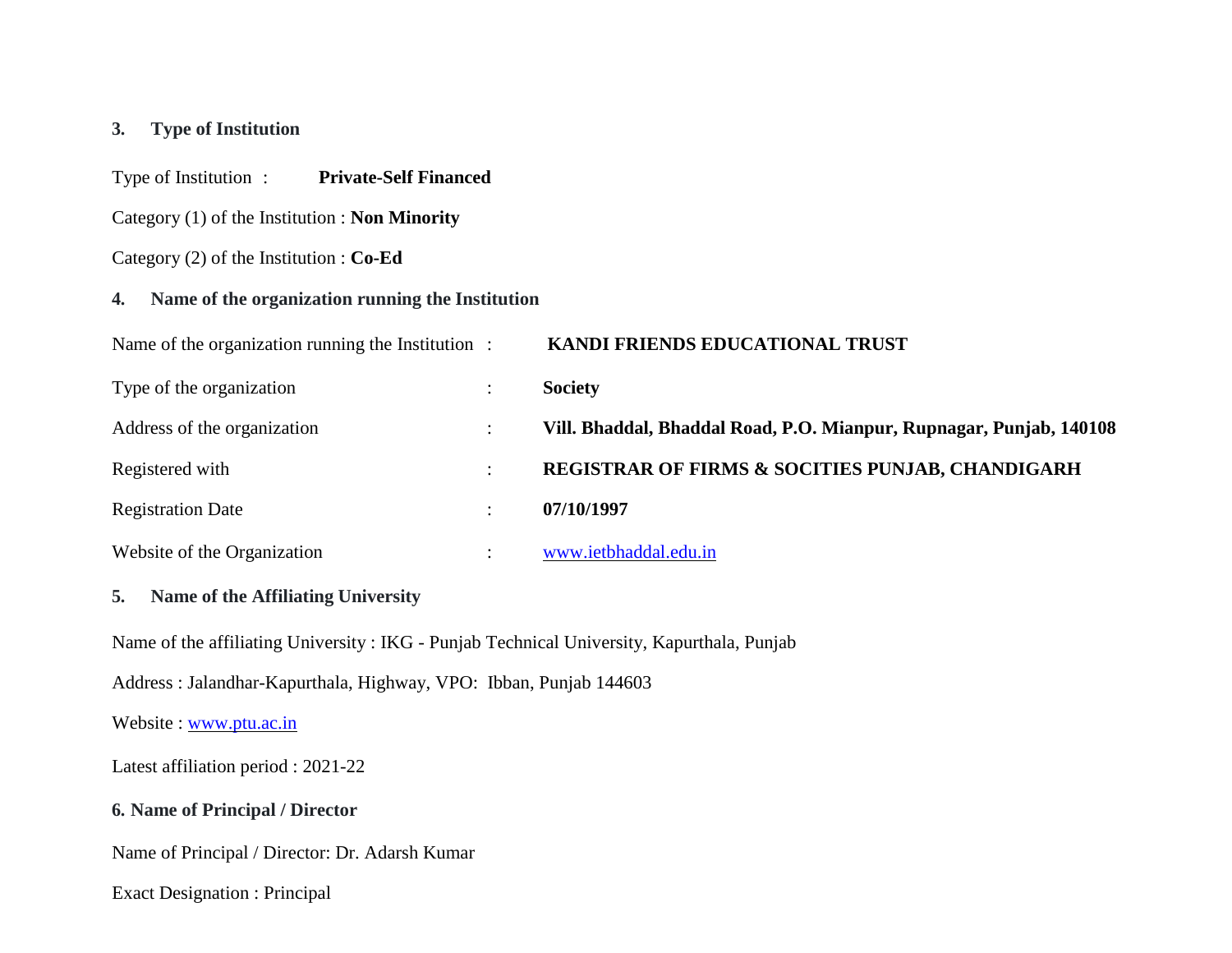Phone number with STD code :01881-244777

Mobile No. 7837336460

Email : [principalengineering@ietbhaddal.edu.in](mailto:principal@ietbhaddal.edu.in)

Highest Degree : Ph.D

Field of specialization : Mechanical Engineering

# **7. Governing Board Members**

| S.No | <b>Name</b>                 | Category         | <b>Designation</b>       |
|------|-----------------------------|------------------|--------------------------|
|      | <b>Rajwant Singh</b>        | Mangement        | Chairman                 |
| 2.   | Tejinder Singh              | Mangement        | <b>General Secretary</b> |
| 3.   | Ms Gurmeet kaur   Mangement |                  | Member                   |
| 4.   | Ms Harpreet kaur            | <b>Mangement</b> | Member                   |

# **8. Academic Council Members**

| S.No | Category                 | <b>Designation</b>   | <b>Name</b>         |
|------|--------------------------|----------------------|---------------------|
| 1.   | Chairperson              | Principal            | Dr. Adarsh Kumar    |
| 2.   | Academics                | Dean academics       | Mr Vishal           |
|      |                          | Dean student welfare | Mr. Onkar Singh     |
|      |                          | Dean student affairs | Mr. Vikrant Singh   |
| 3.   | Heads of the Departments | <b>HOD EE</b>        | Ms. Priya Sharma    |
|      |                          | <b>HOD ME</b>        | Dr. Onkar Singh     |
|      |                          | <b>HOD CSE</b>       | Ms Shivani Ahuja    |
|      |                          | <b>HOD CIVIL</b>     | Mr Hardeep Singh    |
|      |                          | <b>HOD MBA</b>       | Ms Bhawanpreet Kaur |
|      |                          | <b>HOD MCA</b>       | Ms Barinderjit Kaur |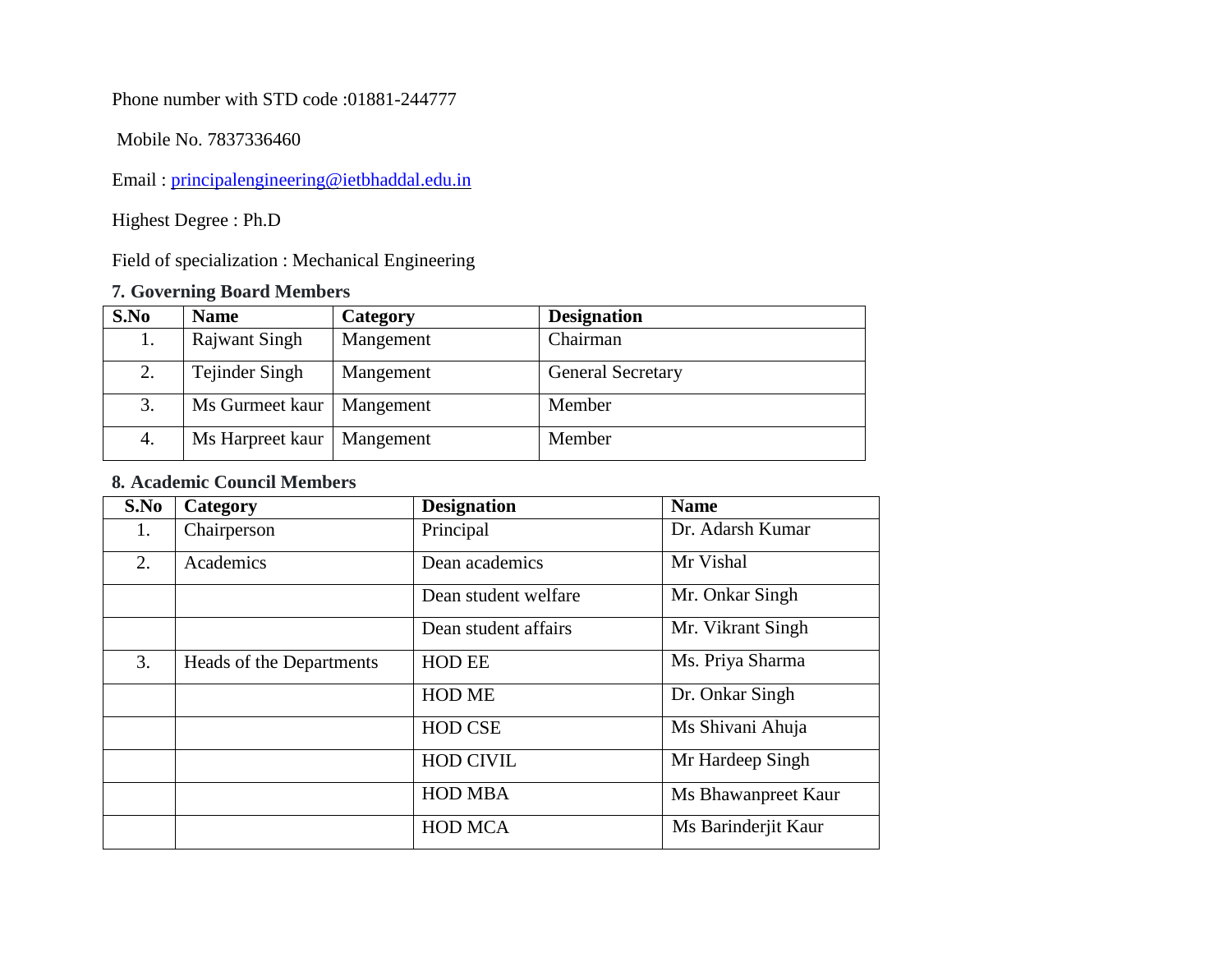### **9. Executive Component :**

Organization Chart and Process - **Attached as Annexure - A**

#### **10. Student Feedback on Institutional Governance/faculty performance**

A student feedback mechanism is available in the institution. Once in a semester, the students provide the feedback of staff in the prescribed format.

## IET BHADDAL STUDENT EVALUATION FORM

## Year : Semester : Dept. : Date :

| S.No | Name of the Subject | Name of the staff<br>member | Good | Satisfactory | Not satisfactory |
|------|---------------------|-----------------------------|------|--------------|------------------|
|      |                     |                             |      |              |                  |
|      |                     |                             |      |              |                  |

#### **11. Grievance redressal mechanism for faculty, staff and students**

- $\Box$  System for Redressal of grievances of faculty, staff and students
- $\Box$  The management of the college follows an open system of administration and grievances from staff and students are given the utmost attention.
- $\Box$  Complaints and suggestion boxes are kept at a number of places in the campus and also in the hostels.
- The suggestions and complaints are carefully looked into and remedial measures undertaken. Responses are also publicized through notice boards.
- $\Box$  In case of indiscipline, a committee appointed by the principal enquires into the matter by calling witnesses and recommendations are made about the action to be taken by the management.
- $\Box$  Grievances regarding the staff in terms of salary, promotions etc., are carefully looked into by the HR department in consultation with the Principal and remedial measures taken.
- □ Class Committee meetings are held in which grievances of students are taken note of and remedial measures taken.
- $\Box$  A student welfare officer looks into the welfare of the students and advises the management for necessary action.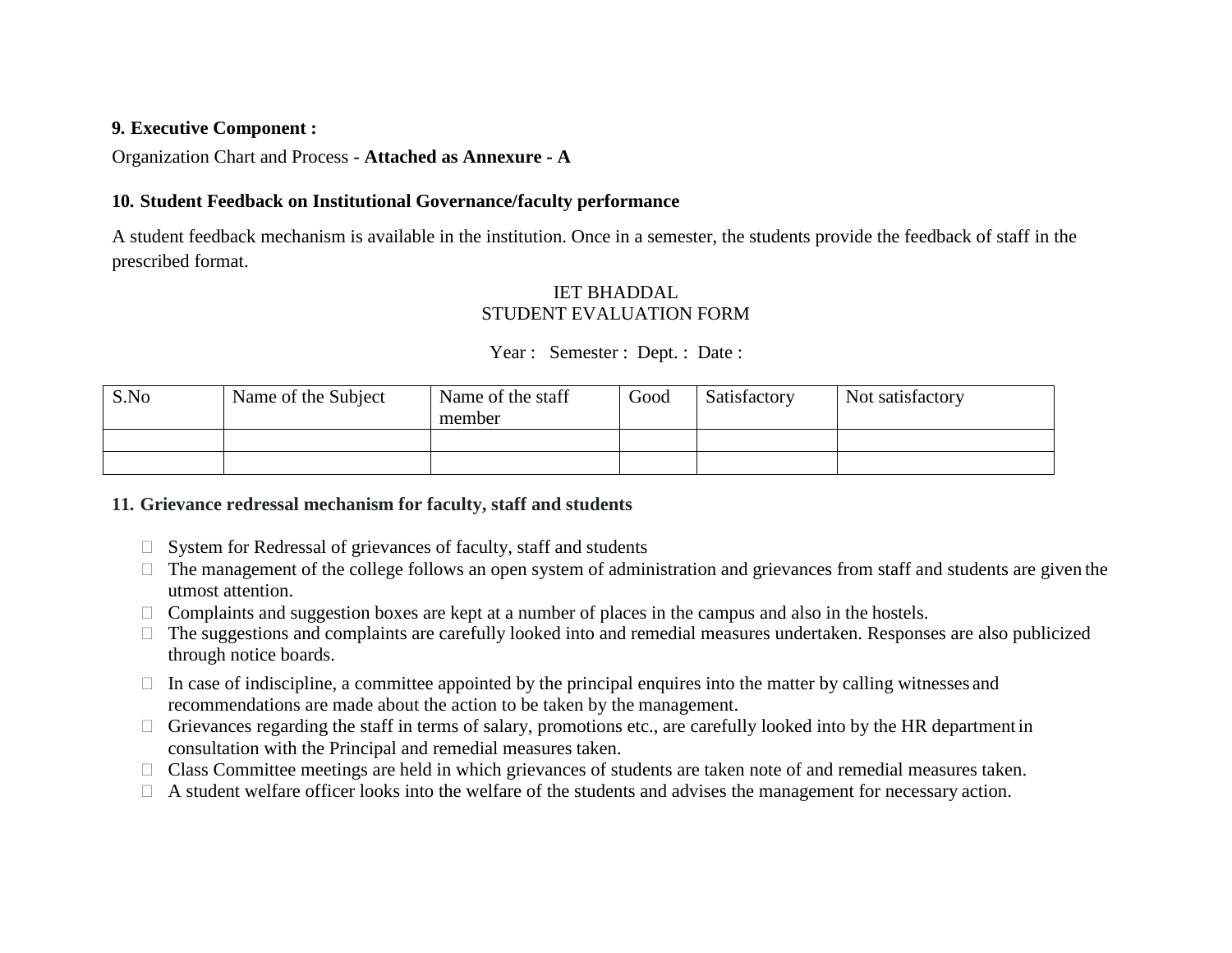### **12. Department wise Details**

- $\Box$  Computer Science and Engineering
- $\Box$  Civil Engineering
- $\Box$  Electrical Engineering
- Mechanical Engineering
- $\Box$  MBA
- $\Box$  MCA

## **12. Admission Quota**

Admission Quota : Engineering & Technology Entrance Test/ Admission Criteria : **As per AICTE & IKG-PTU norms.**  Admission based on the marks obtained in  $+2$  Examinations (Physics + Chemistry + Mathematics)

# Fees in rupees: **As per University norms.**

Number of Fee Waivers offered : 10% of approved intake.

# **13. Infrastructural Information (Pics to be uploaded for given below links)**

- Class Room
- □ Computer Science Engineering
- $\Box$  Civil Engineering
- Electrical Engineering
- Mechanical Engineering
- Master of Business Administration
- Master of Computer Applications
- **First Year**
- **Library**
- Auditorium
- $\Box$  Seminar & Conference Halls
- **Sports Facility**
- **Buildings**
- Hostel
- **Medical Facility**
- **Placement Training**
- Cafeteria
- $\Box$  Transport Facility
- Academic Facility
- Wi-fi Facility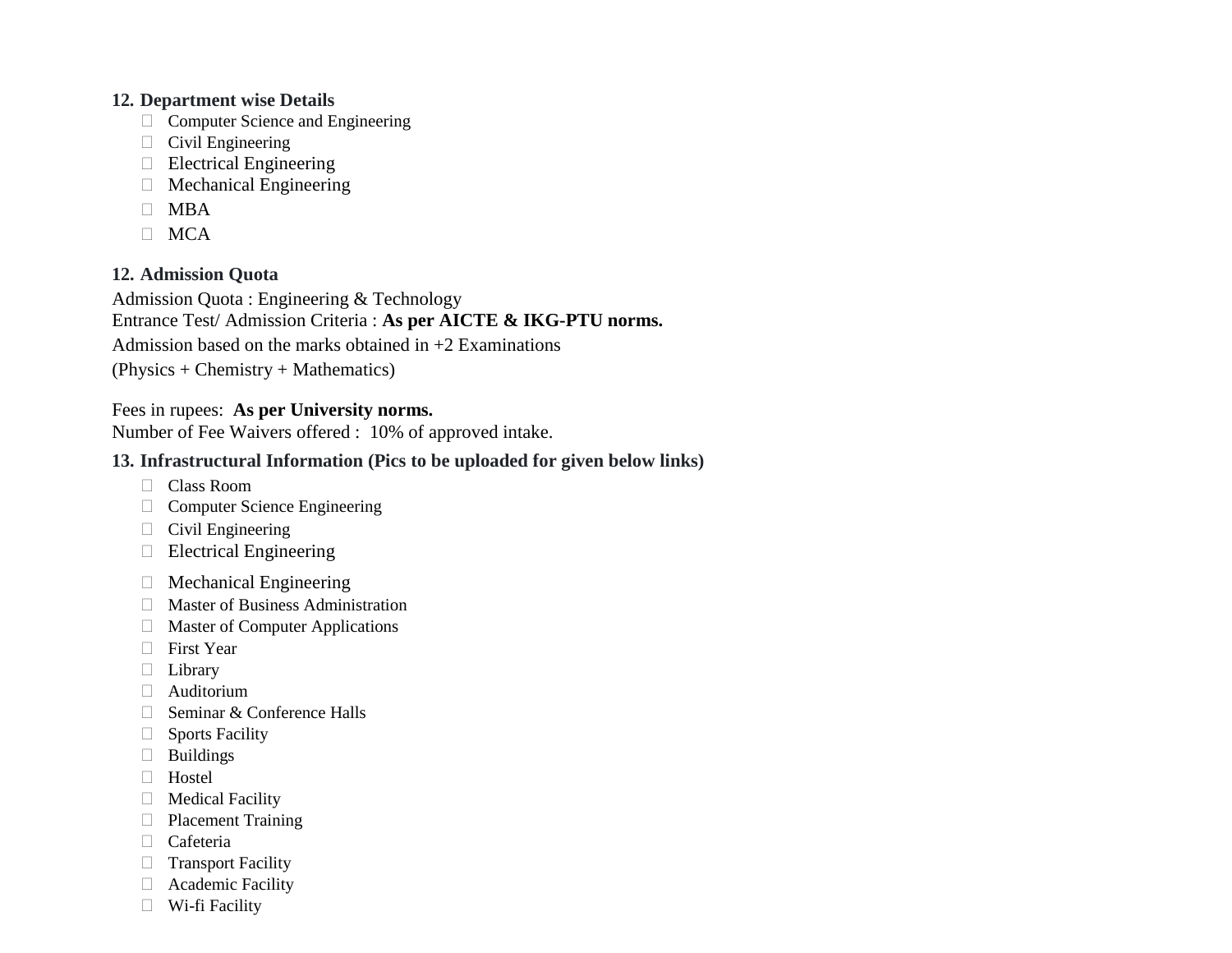### **14. Academic Sessions**

Academic Sessions : Engineering & Technology

Examination System, Year / Semester : Semester Pattern @ Two semesters per year

Period of declaration of results: within  $1 - 2$  months after closure of examinations

Academic Sessions : Master of Business Administration

Examination System, Year /Semester : Semester Pattern @ Two semesters per year

Period of declaration of results: within  $1 - 2$  months after closure of examinations

Academic Sessions : Master of Computer Application

Examination System, Year /Semester : Semester Pattern @ Two semesters per year

Period of declaration of results: within  $1 - 2$  months after closure of examinations

## **15. Counselling / Monitoring**

| Counseling / Monitoring   | Regular Counseling for students by faculty advisors once every week                                  |
|---------------------------|------------------------------------------------------------------------------------------------------|
|                           |                                                                                                      |
| <b>Career Counseling</b>  | Done during faculty advising regularly and also by department Placement coordinators                 |
| <b>Medical facilities</b> | A Medical Room is provided in the Institute and Hostel equipped with a doctor & team. In addition to |
|                           | that we have tie up with Civil Hospital, Ropar.                                                      |
| <b>Student Insurance</b>  | All Students are covered under Insurance Scheme with National Insurance.                             |
| Sum assured               | Rs. $1,00,000/$ - for student who dies in accident                                                   |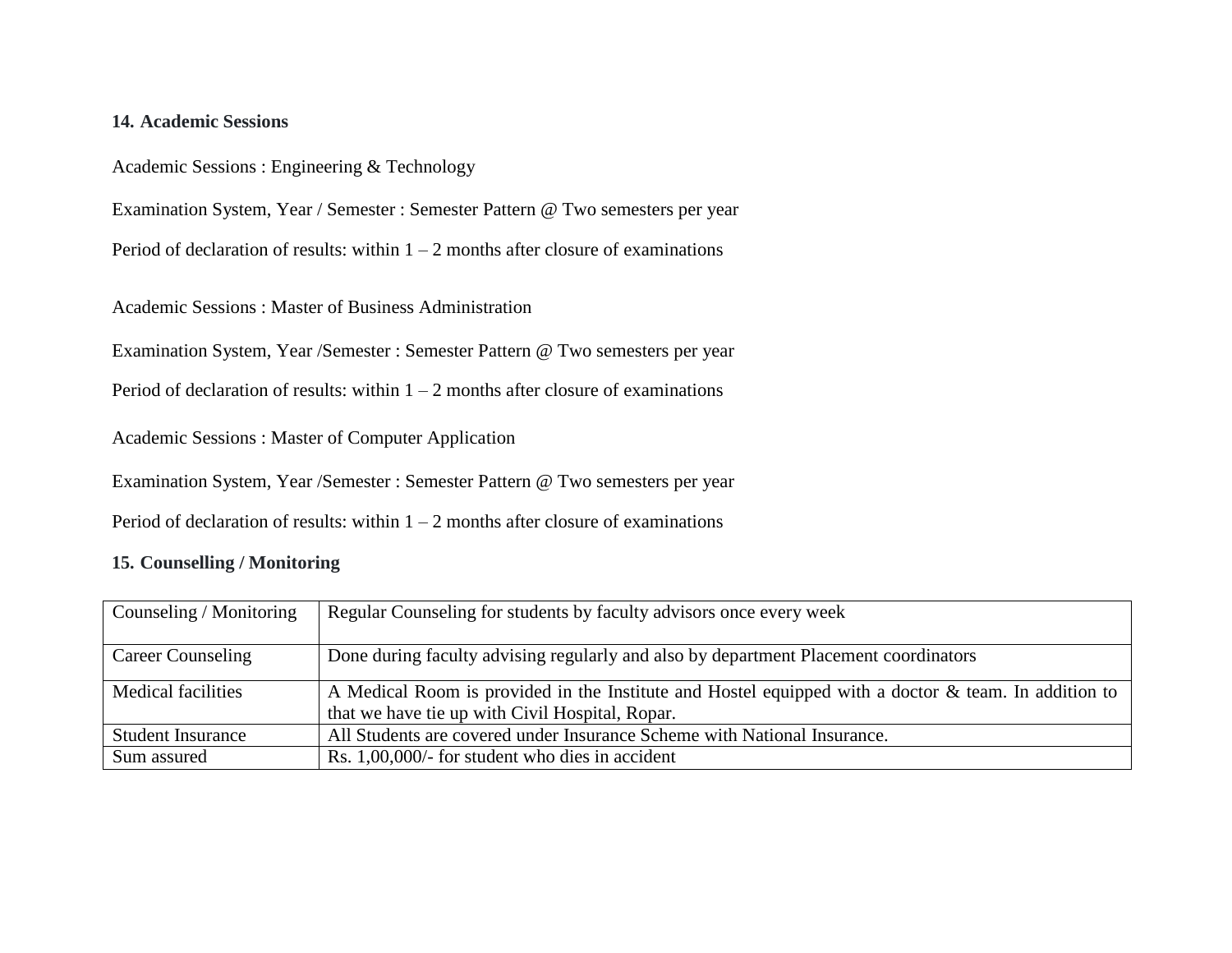#### **16. Students Activity Body** Cultural activities

Sports activities - Facilities available in the Sports are

# **1. Outdoor Games**

Football Field

Basket ball Court

Volleyball Courts

Badminton Courts

Cricket Net with pitch

# **2. Indoor Games**

Gym Billiards Shuttle Carrom Chess

Literary activities –

- $\Box$  The English Development Club (EDC) aims at developing the students' overall personality with the main focus on communication skills.
- $\Box$  The following activities are conducted under the auspices of the EDC :
	- Group Discussion
	- Debates
	- Oral Presentations
	- Role plays
	- Interview techniques
	- Poetry Writing

in order to develop the students talent.

 $\Box$  Participation in these programmes gives them a face lift to take on the ever challenging world of productive activity.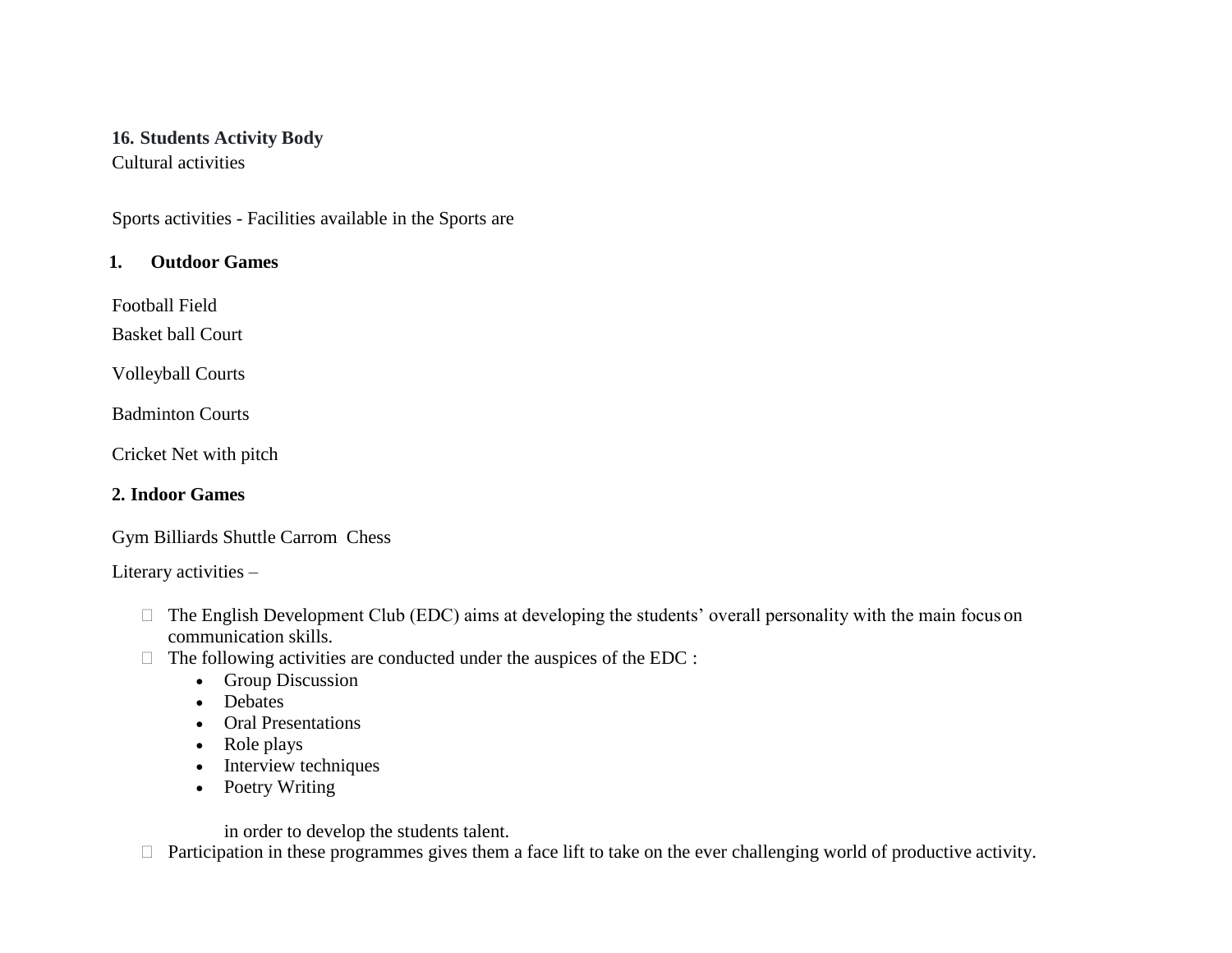# **17. Department wise Teaching Faculty**

| Name Of The Teaching Staff            | Ms. Shivani Ahuja                        |  |  |
|---------------------------------------|------------------------------------------|--|--|
| Designation                           | Assistant Professor & Head of Department |  |  |
|                                       | <b>CSE</b>                               |  |  |
| Department                            | <b>CSE</b>                               |  |  |
| Date Of Joining the Institution       | 01.02.2019                               |  |  |
| <b>Qualification with Class/Grade</b> | B.Tech, M.Tech(CSE)                      |  |  |
| Total Experience in years             | 2 Years                                  |  |  |

# **DEPARTMENT OF CSE**

| Name of the Teaching Staff            | Ms. Ramanpreet kaur                           |
|---------------------------------------|-----------------------------------------------|
| Designation                           | <b>Assistant Professor - CSE</b>              |
| Department                            | <b>CSE</b>                                    |
| Date of joining the Institution       | 23.02.2021                                    |
| <b>Qualification with Class/Grade</b> | B. Tech first Division, M.Tech first Division |
| Total Experience in years             | One year Four month                           |

| Name of the Teaching Staff      | Ms. Gurpreet Kaur          |
|---------------------------------|----------------------------|
| <b>Designation</b>              | Lecturer                   |
| Department                      | <b>CSE</b>                 |
| Date of joining the Institution | 16.02.2021                 |
| Qualification with Class/Grade  | B.Tech (CSE), M.Tech (CSE) |
| Total Experience in Years       | Fresher                    |

| Name of the Teaching Staff      | Ms. Ramandeep Kaur         |
|---------------------------------|----------------------------|
| Designation                     | AP                         |
| Department                      | <b>CSE</b>                 |
| Date of joining the Institution | 13.09.2021                 |
| Qualification with Class/Grade  | B.Tech (CSE), M.Tech (CSE) |
| Total Experience in Years       | $2.5$ year                 |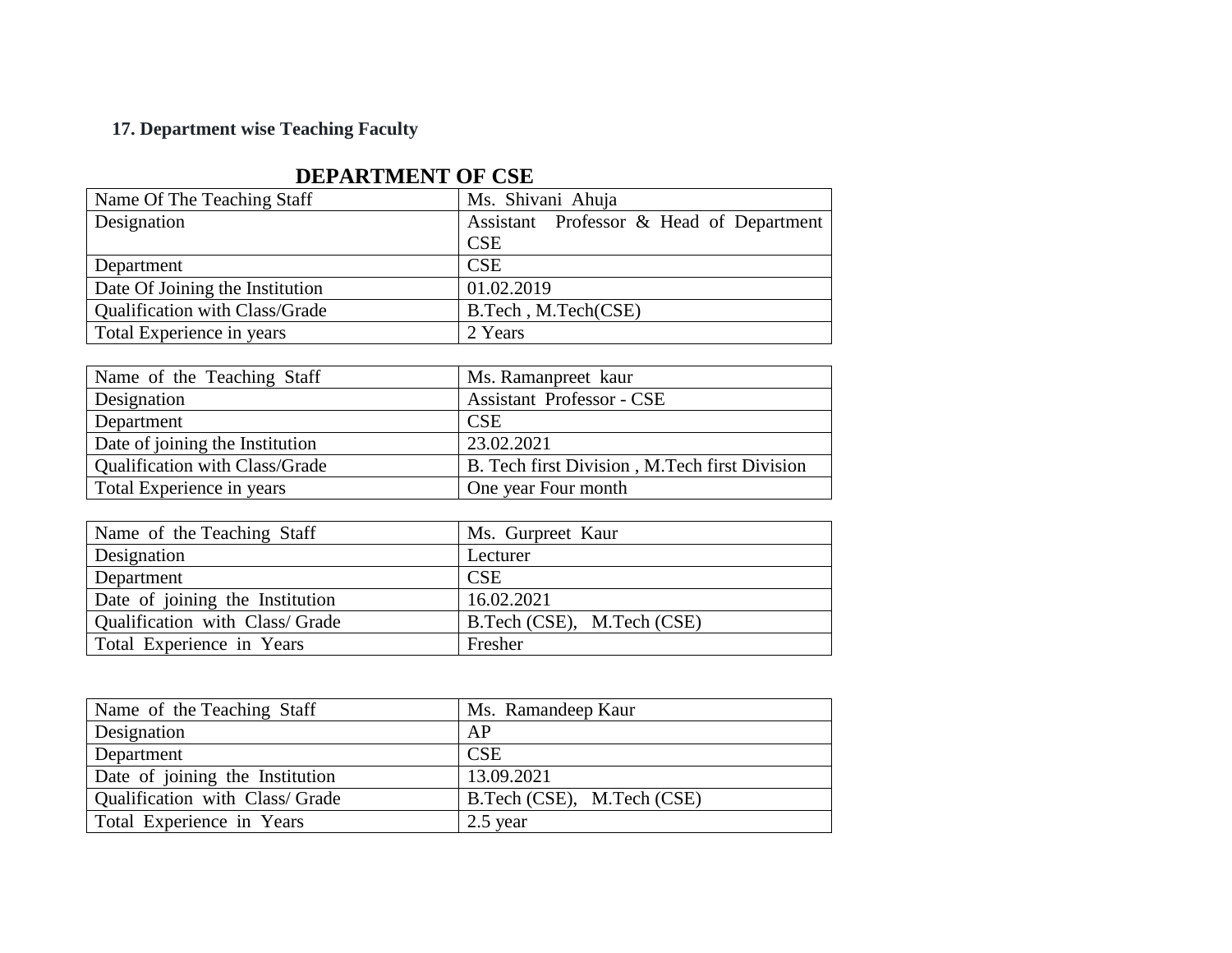# **Department of Electrical Engineering**

| Name of the Teaching Staff                        | Priya Sharma                         |                             |            |
|---------------------------------------------------|--------------------------------------|-----------------------------|------------|
| Designation                                       | Assistant<br>Professor & HoD         |                             |            |
| Department                                        | Electrical<br>Engineering            |                             |            |
| Date of Joining the Institution                   | 14-07-2015                           |                             |            |
| Qualification with Class / Grade                  | UG-B.Tech.<br><b>ECE First Class</b> | PG- M.Tech First Class      | $PhD -$    |
| Total Experience in Years                         | Teaching $-5.2$<br>Years             | Industry -Nil               | Research - |
| Papers Published in Journals                      | National $-02$                       | International $-4$          |            |
| Papers Presented in Conferences                   | National $-02$                       | International – Nil         |            |
| PhD Guide / Give field & University               | Field-Wire cut<br><b>EDM</b>         | University-                 |            |
| PhDs / Projects Guided                            | $Ph.Ds-Nil$                          | Projects at Masters Level - |            |
| <b>Books Published / IPRs/ Patents</b>            | Patent-                              |                             |            |
| Professional Memberships                          |                                      |                             |            |
| <b>Consultancy Activities</b>                     |                                      |                             |            |
| Awards                                            |                                      |                             |            |
| <b>Grants</b> fetched                             |                                      |                             |            |
| <b>Interaction with Professional Institutions</b> |                                      |                             |            |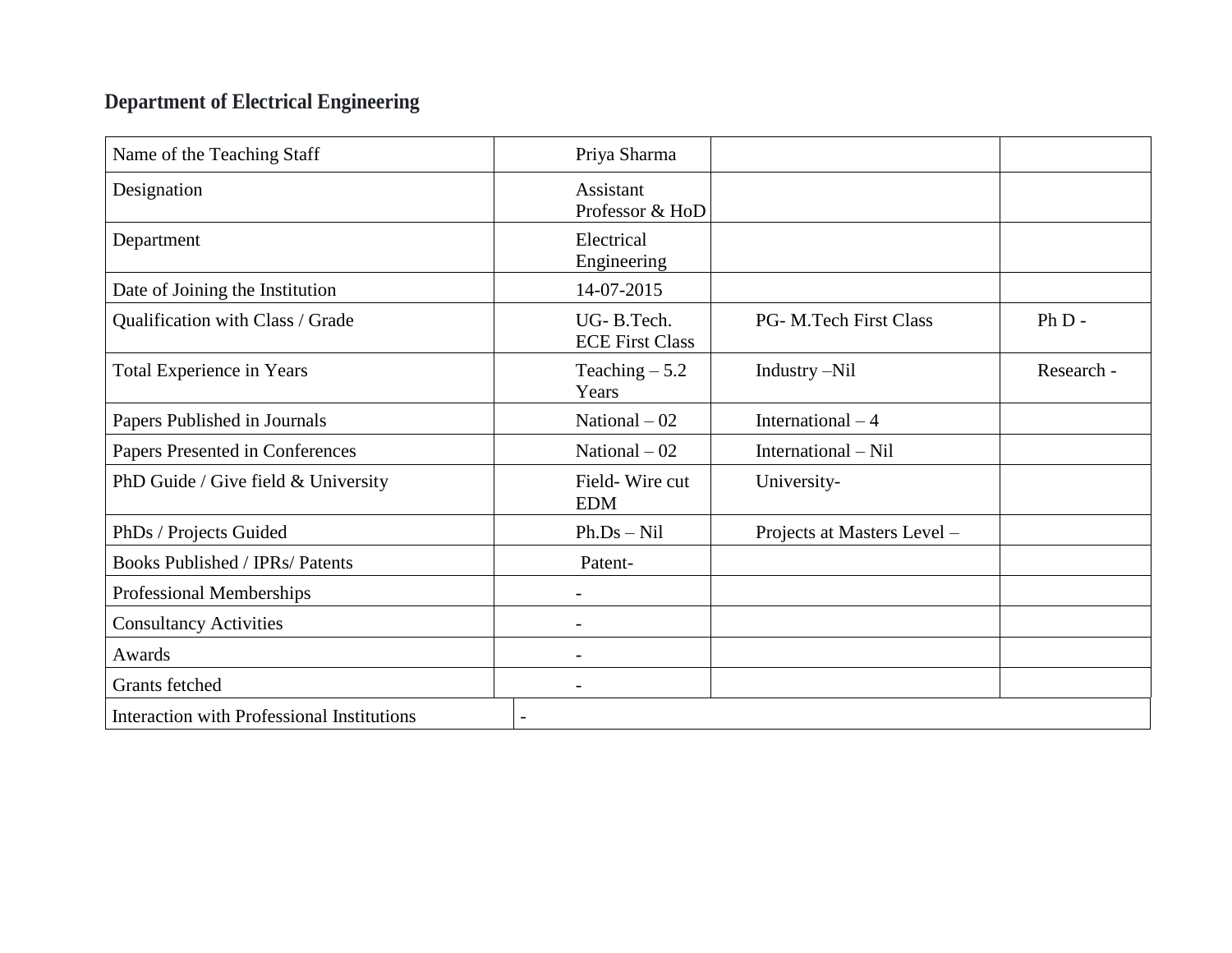| Name of the Teaching Staff                 | Baljit kaur                   |                                     |            |
|--------------------------------------------|-------------------------------|-------------------------------------|------------|
| Designation                                | <b>Assistant Professor</b>    |                                     |            |
| Department                                 | <b>Electrical Engineering</b> |                                     |            |
| Date of Joining the Institution            | 30-08-2019                    |                                     |            |
| Qualification with Class / Grade           | UG- B.Tech. EEE First Class   | PG- M.Tech Power system First Class | $Ph D -$   |
| Total Experience in Years                  | Teaching $-1$ Years           | Industry –Nil                       | Research - |
| Papers Published in Journals               | National $-01$                | International-                      |            |
| Papers Presented in Conferences            | National $-01$                | International – Nil                 |            |
| PhD Guide / Give field $&$ University      | Field-Wire cut EDM            | University-                         |            |
| PhDs / Projects Guided                     | $Ph.Ds-Nil$                   | Projects at Masters Level -         |            |
| <b>Books Published / IPRs/ Patents</b>     | Patent-                       |                                     |            |
| Professional Memberships                   | $\overline{\phantom{0}}$      |                                     |            |
| <b>Consultancy Activities</b>              | $\overline{\phantom{0}}$      |                                     |            |
| Awards                                     | $\overline{\phantom{a}}$      |                                     |            |
| Grants fetched                             | $\overline{\phantom{0}}$      |                                     |            |
| Interaction with Professional Institutions | $\overline{\phantom{0}}$      |                                     |            |

| Name of the Teaching Staff       | Kamaljeet Singh                      |                                                         |            |
|----------------------------------|--------------------------------------|---------------------------------------------------------|------------|
| Designation                      | <b>Assistant Professor</b>           |                                                         |            |
| Department                       | <b>Electrical Engineering</b>        |                                                         |            |
| Date of Joining the Institution  | 27-02-2019                           |                                                         |            |
| Qualification with Class / Grade | UG-B.Tech. EEE First<br><b>Class</b> | <b>PG- M.Tech Electrical Engineering First</b><br>Class | $Ph D -$   |
| Total Experience in Years        | Teaching $-3.5$ Years                | Industry $-Nil$                                         | Research - |
| Papers Published in Journals     | National $-01$                       | International-                                          |            |
| Papers Presented in Conferences  | National $-01$                       | International – Nil                                     |            |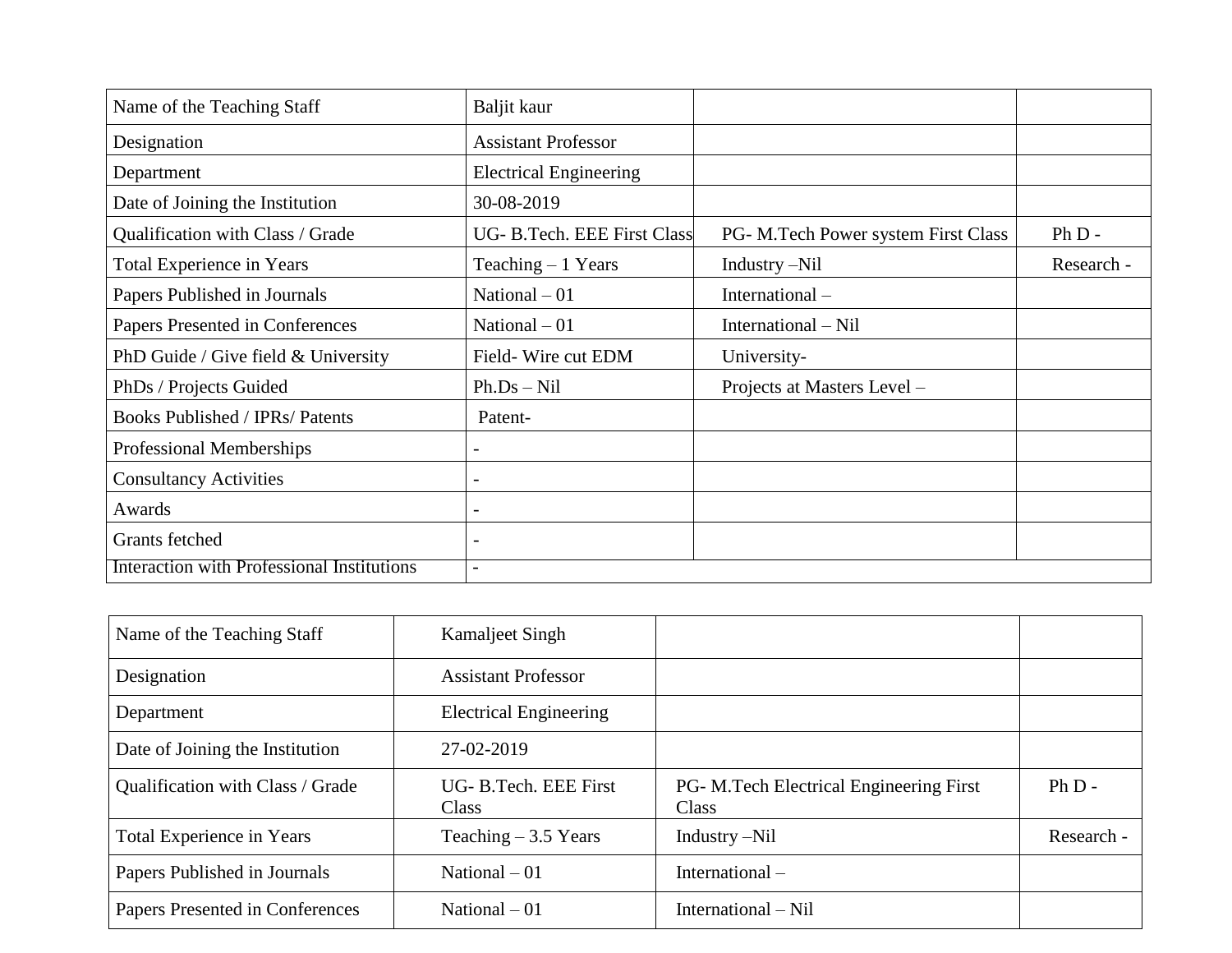| PhD Guide / Give field $&$ University | Field-Wire cut EDM | University-                 |  |
|---------------------------------------|--------------------|-----------------------------|--|
|                                       |                    |                             |  |
| PhDs / Projects Guided                | $Ph.Ds-Nil$        | Projects at Masters Level – |  |

| Name of the Teaching Staff       | Mr. Harkiranjot Singh  |  |
|----------------------------------|------------------------|--|
| Designation                      | AP                     |  |
| Department                       | Electrical Engineering |  |
| Date of the Joining Institution  | 18.10.2021             |  |
| Qualification With Class / Grade | B. Tech, M.Tech        |  |
| <b>Total Experience in Years</b> | 2.4 months             |  |

| Name of the Teaching Staff       | Ms. Sheraza Bashir            |
|----------------------------------|-------------------------------|
| Designation                      | AP EE                         |
| Department                       | <b>Electrical Engineering</b> |
| Date of the Joining Institution  | 24.09.2021                    |
| Qualification With Class / Grade | B. Tech, M. Tech              |
| <b>Total Experience in Years</b> | Fresher                       |

| Name of the Teaching Staff          | Ruchi Bankar                  |                             |            |
|-------------------------------------|-------------------------------|-----------------------------|------------|
| Designation                         | <b>Assistant Professor</b>    |                             |            |
| Department                          | <b>Electrical Engineering</b> |                             |            |
| Date of Joining the Institution     | 29-07-2019                    |                             |            |
| Qualification with Class / Grade    | UG- B.Tech. E.C.E First Class | PG- M.Tech ECE First Class  | $Ph D -$   |
| Total Experience in Years           | Teaching $-2$ Years           | $Industry -$                | Research - |
| Papers Published in Journals        | National $-01$                | International $-03$         |            |
| Papers Presented in Conferences     | National – Nil                | International – Nil         |            |
| PhD Guide / Give field & University | Field-Wire cut EDM            | University-                 |            |
| PhDs / Projects Guided              | $Ph.Ds-Nil$                   | Projects at Masters Level - |            |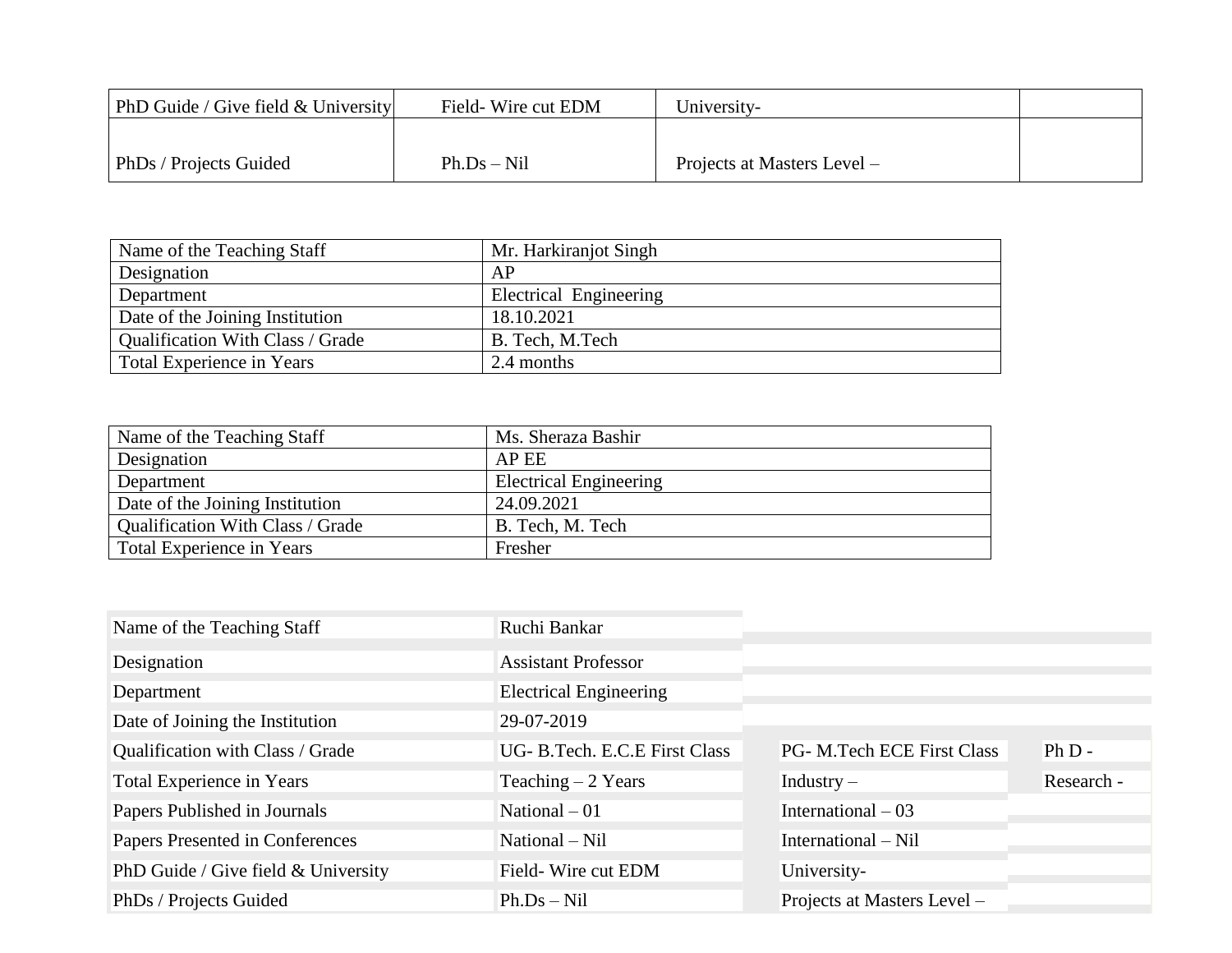| <b>Books Published / IPRs/ Patents</b>     | Patent- |
|--------------------------------------------|---------|
| Professional Memberships                   |         |
| <b>Consultancy Activities</b>              |         |
| Awards                                     |         |
| Grants fetched                             |         |
| Interaction with Professional Institutions |         |

# **Department of ME**

| Name of the Teaching Staff       | Mr. Onkar Singh                   |
|----------------------------------|-----------------------------------|
| Designation                      | Assistant Professor               |
| Department                       | M.E                               |
| Date of Joining the Institution  | 25.07.2011                        |
| Qualification With Class / Grade | <b>B.Tech First Division, M.E</b> |
| Total Experience in Years        | 20 Years                          |

| Name of the Teaching Staff       | Mr. Shivam Bhardwaj            |
|----------------------------------|--------------------------------|
| <b>Designation</b>               | <b>Assistant Professor</b>     |
| Department                       | M.E                            |
| Date of Joining the Institution  | 07.12.2020                     |
| Qualification With Class / Grade | B.Tech, M.Tech, Gate Qualified |
| Total Experience in Years        | Fresher                        |

| Name of the Teaching Staff              | Mr. Swastik Sharma         |
|-----------------------------------------|----------------------------|
| <b>Designation</b>                      | <b>Assistant Professor</b> |
| Department                              | M.E                        |
| Date of Joining the Institution         | 22.03.2021                 |
| <b>Qualification With Class / Grade</b> | B.Tech, M.Tech,            |
| Total Experience in Years               | 1.6 years                  |

| Name of the Teaching Staff       | Mr. Varinder Mohan Singh   |
|----------------------------------|----------------------------|
| Designation                      | <b>Assistant Professor</b> |
| Department                       | M.E                        |
| Date of Joining the Institution  | 22.04.2021                 |
| Qualification With Class / Grade | B.Tech, M.Tech             |
| Total Experience in Years        | 10.5 Years                 |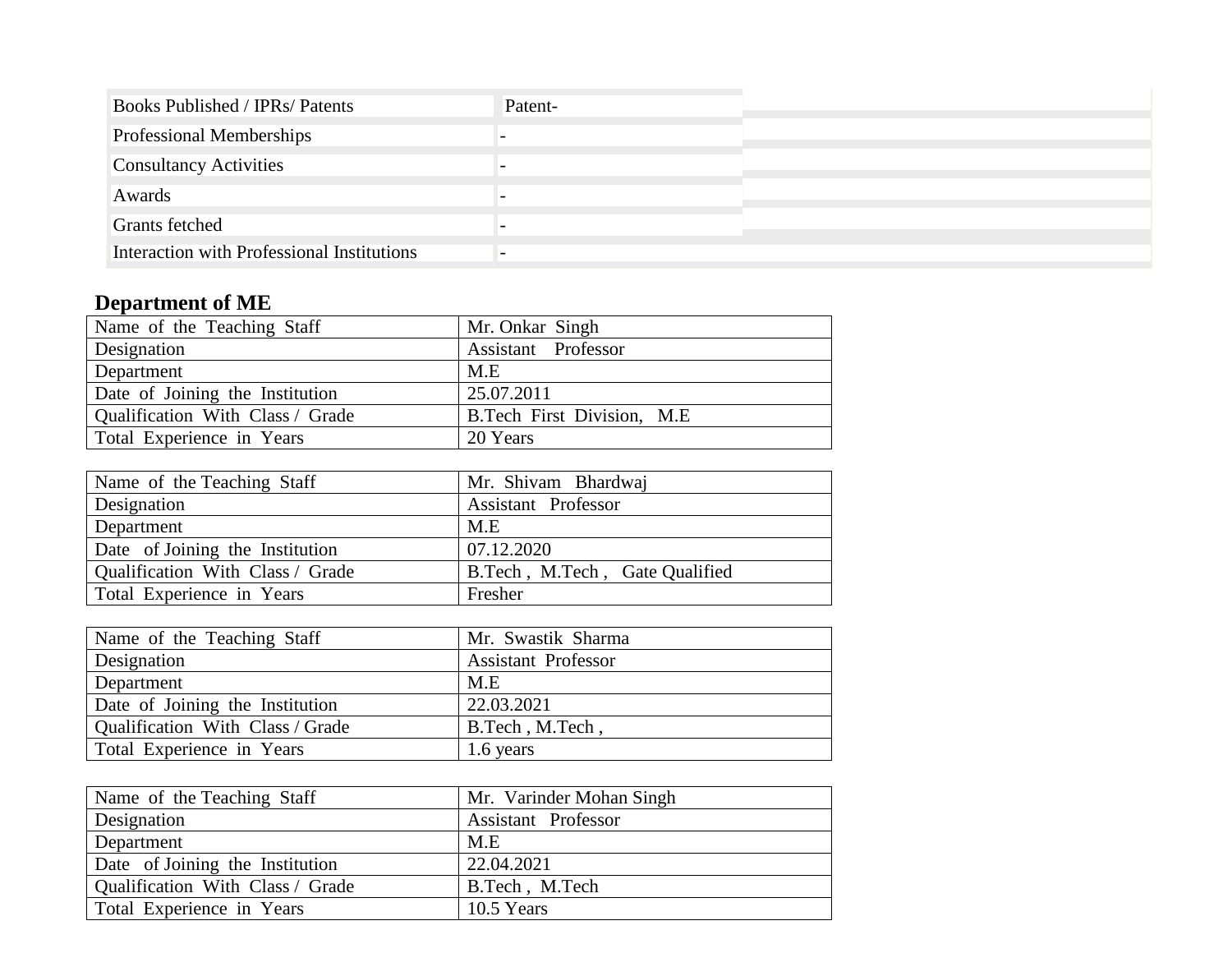| <b>DEPARTMENT OF CIVIL</b><br>ENGG.    |                                    |                                |                     |
|----------------------------------------|------------------------------------|--------------------------------|---------------------|
| Name of the Teaching Staff             | Er. Hardeep Singh<br><b>Thakur</b> |                                |                     |
| Designation                            | <b>Assistant Professor</b>         |                                |                     |
| Department                             | Civil Engg                         |                                |                     |
| Date of Joining the Institution        | 3/12/2018                          |                                |                     |
| Qualification with Class / Grade       | UG-First Class $(68%)$             | PG-First Class /A grade        | Ph D - Nil          |
| Total Experience in Years              | Teaching $-4$ years                | Industry $-1$ Year             | Research<br>- Years |
|                                        |                                    | International -(1) IJERT, Vol  |                     |
| Papers Published in Journals           | National -NIL                      | 9, Issue, March 2020           |                     |
| Papers Presented in Conferences        | National -NIL                      | International -NIL             |                     |
| PhD Guide / Give field $&$ University  | Field-NIL                          | University-NIL                 |                     |
| PhDs / Projects Guided                 | Ph.Ds -NIL                         | Projects at Masters Level -NIL |                     |
| <b>Books Published / IPRs/ Patents</b> | <b>NIL</b>                         |                                |                     |
| Professional Memberships               | Member ISTE,<br><b>ISHMT</b>       |                                |                     |
| <b>Consultancy Activities</b>          | <b>NIL</b>                         |                                |                     |
| Awards                                 | <b>NIL</b>                         |                                |                     |
| Grants fetched                         | <b>NIL</b>                         |                                |                     |
| Interaction with                       |                                    |                                |                     |
| <b>Professional Institutions</b>       | <b>NIL</b>                         |                                |                     |

| Name of the Teaching Staff       | Er. Nileshwar Taak  |                |               |
|----------------------------------|---------------------|----------------|---------------|
|                                  |                     |                |               |
| Designation                      | Assistant professor |                |               |
|                                  | <b>CIVIL ENGG.</b>  |                |               |
| Department                       |                     |                |               |
|                                  |                     |                |               |
| Date of Joining the Institution  | 22/07/2019          |                |               |
|                                  |                     |                |               |
| Qualification with Class / Grade | UG-B.TECH.(1ST)     | $PG-M.E.(1ST)$ | $Ph.D. -$     |
|                                  |                     |                | <b>PURSUI</b> |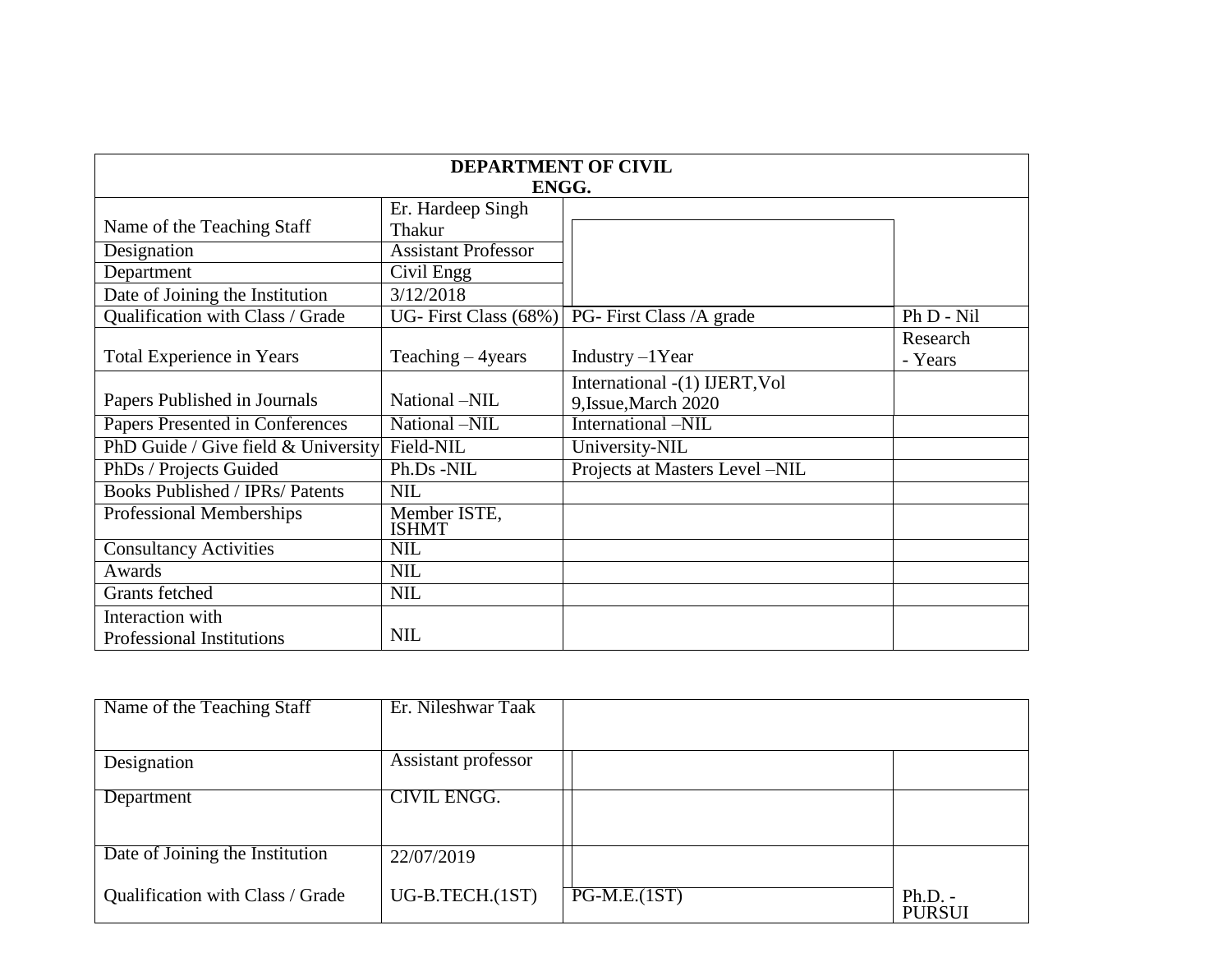|                                                  |                    |                                 | <b>NG</b>            |
|--------------------------------------------------|--------------------|---------------------------------|----------------------|
| <b>Total Experience in Years</b>                 | Teaching $-1$ Year | Industry $-1$ Year              | Research -<br>1 Year |
| Papers Published in Journals                     | National $-0$      | International $-2$              |                      |
| Papers Presented in Conferences                  | National $-0$      | International $-0$              |                      |
| PhD Guide / Give field & University Field- CIVIL |                    | University-CHADIGARH UNIVERSITY |                      |
| PhDs / Projects Guided                           | $Ph.Ds - 0$        | Projects at Masters Level - 0   |                      |
| <b>Books Published / IPRs/ Patents</b>           |                    |                                 |                      |
| <b>Professional Memberships</b>                  | <b>NA</b>          |                                 |                      |
| <b>Consultancy Activities</b>                    | <b>NA</b>          |                                 |                      |
| Awards                                           | <b>NA</b>          |                                 |                      |
| Grants fetched                                   | <b>NA</b>          |                                 |                      |
| Interaction with<br>Professional Institutions    | <b>NA</b>          |                                 |                      |

| Name of the Teaching Staff       | Mr. Ishan Sharma |
|----------------------------------|------------------|
| Designation                      | Lecturer         |
| Department                       | Civil            |
| Date of Joining the Institution  | 14.09.2021       |
| Qualification with Class / Grade | BE               |
| Total Experience in Years        | 03 Years         |

| Name of the Teaching Staff       | Mr. Hardeep Singh   |
|----------------------------------|---------------------|
| Designation                      | Lecturer            |
| Department                       | Civil               |
| Date of Joining the Institution  | 15.11.2021          |
| Qualification with Class / Grade | B. Tech, M.E. (CTM) |
| Total Experience in Years        | 01 Years            |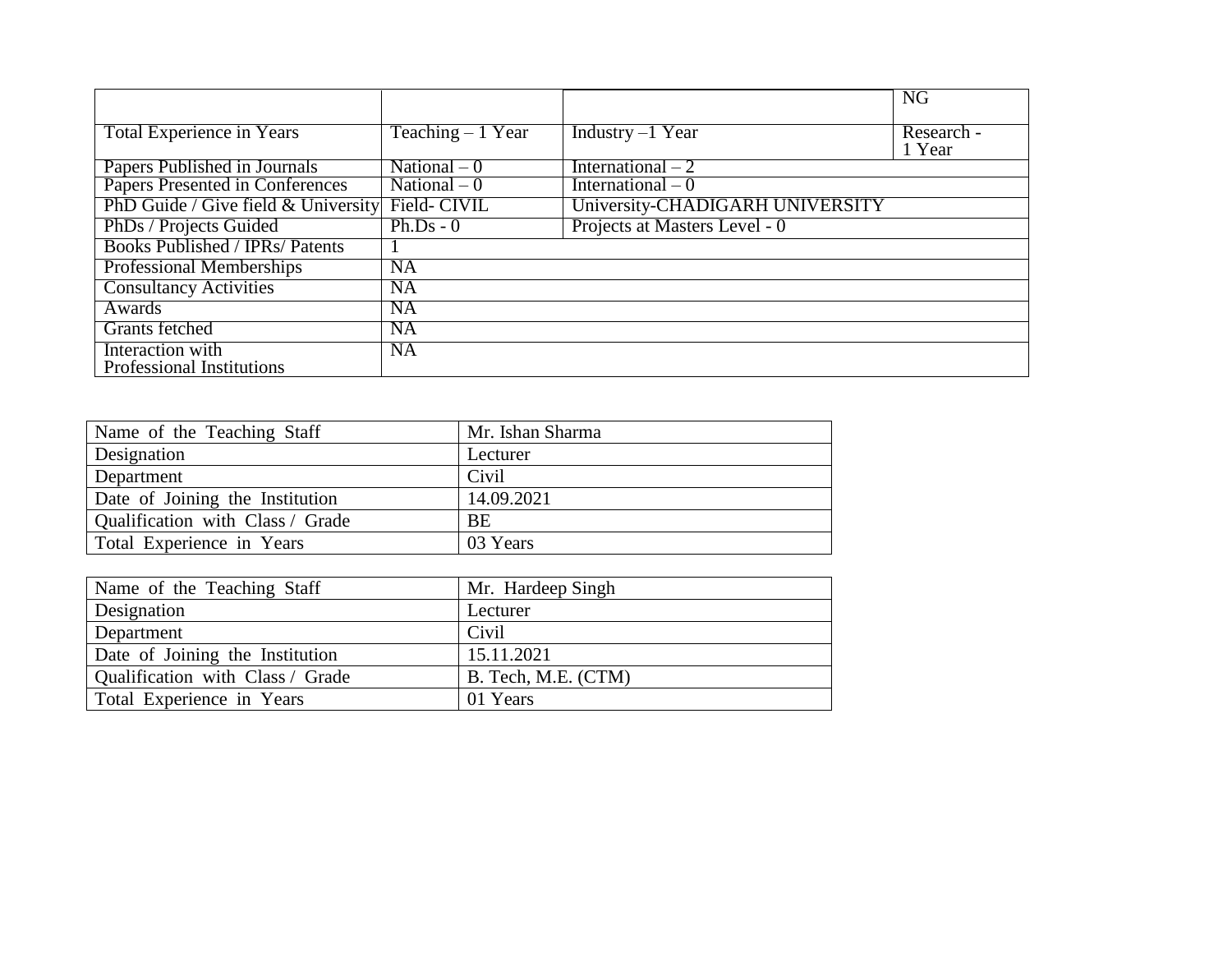# **DEPARTMENT OF MCA**

| Name of the Teaching Staff      | Ms. Barinderjit Kaur          |
|---------------------------------|-------------------------------|
| Designation                     | Assistant Professor & HoD MCA |
| Department                      | <b>MCA</b>                    |
| Date of Joining the Institution | 08.01.2018                    |
| Qualification With Class/ Grade | B.Tech, M.Tech                |
| Total Experience in Years       | 03 Years 05 Month             |

| Name of the Teaching Staff              | Ms. Amandeep Kaur  |
|-----------------------------------------|--------------------|
| <b>Designation</b>                      | Lab Technician MCA |
| Department                              | <b>IMS</b>         |
| Date of joining the institution         | 15.03.2021         |
| <b>Qualification With Class / Grade</b> | BCA, MCA           |
| Total Experience in Years               | 10 Months          |

| Name of the Teaching Staff       | Ms. Ashima     |
|----------------------------------|----------------|
| Designation                      | Lecturer       |
| Department                       | <b>BCA/MCA</b> |
| Date of Joining the Institution  | 18.08.2021     |
| Qualification With Class / Grade | BCA, MCA       |
| Total Experience in Years        | Fresher        |

| Name of the Teaching Staff      | Ms. Harpreet Kaur |
|---------------------------------|-------------------|
| Designation                     | Lecturer          |
| Department                      | <b>BCA/MCA</b>    |
| Date of joining the Institution | 23.08.2021        |
| Qualification with Class/Grade  | BCA, MCA          |
| Total Experience in Years       | Fresher           |

| Name of the Teaching Staff      | Ms. Samrity    |
|---------------------------------|----------------|
| Designation                     | AP             |
| Department                      | <b>BCA/MCA</b> |
| Date of joining the Institution | 22.02.2022     |
| Qualification with Class/Grade  | <b>BCA/MCA</b> |
| Total Experience in Years       | 4.5 year       |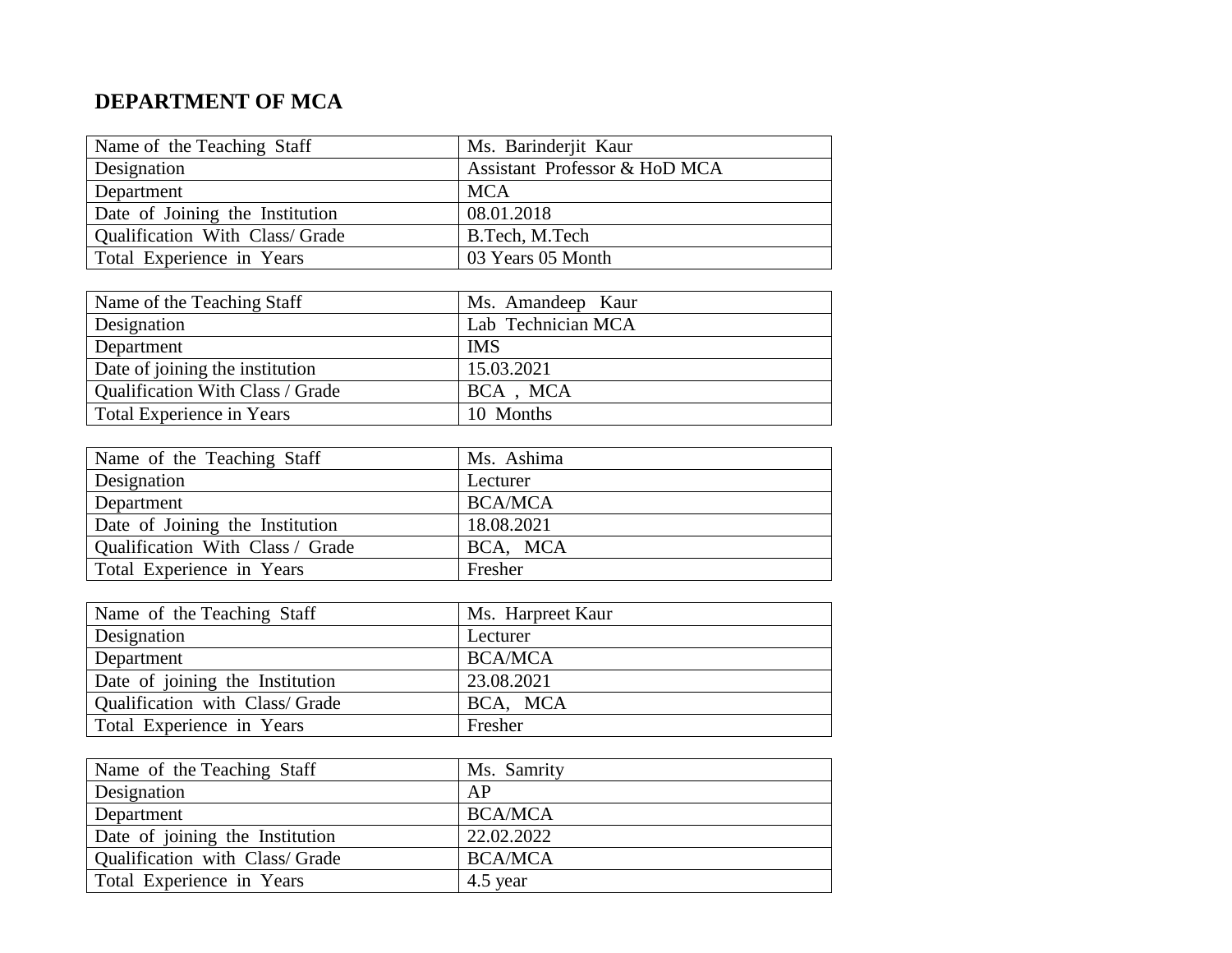| Name of the Teaching Staff       | Mr. Amrendra Singh |
|----------------------------------|--------------------|
| Designation                      | AP                 |
| Department                       | <b>MCA</b>         |
| Date of Joining the Institution  | 22.02.2022         |
| Qualification With Class / Grade | <b>BCA/MCA</b>     |
| Total Experience in Years        | 4 Years            |

# **Department Of Applied sciences**

| Name of the Teaching Staff       | Mr. Vishal                |
|----------------------------------|---------------------------|
| Designation                      | Assistant Professor & HoD |
| Department                       | Applied Since             |
| Date of joining the Institution  | 31.07.1998                |
| Qualification With Class / Grade | M.Sc Physics              |
| Total Experience in years        | 23 Years                  |

| Name of the Teaching Staff       | Mr. Harminder Singh        |
|----------------------------------|----------------------------|
| Designation                      | <b>Assistant Professor</b> |
| Department                       | Applied Since              |
| Date of Joining the Institution  | 01.04.2021                 |
| Qualification With Class / Grade | MA (ENGLISH)               |
| Total Experience in Years        | 04 Years 2 Month           |

| Name of the Teaching Staff       | Mr. Vijay Kumar            |
|----------------------------------|----------------------------|
| Designation                      | <b>Assistant Professor</b> |
| Department                       | Applied Since              |
| Date of joining the Institution  | 29.02.2016                 |
| Qualification With Class / Grade | Ph. D (Chemistry)          |
| Total Experience in years        | 06 Years                   |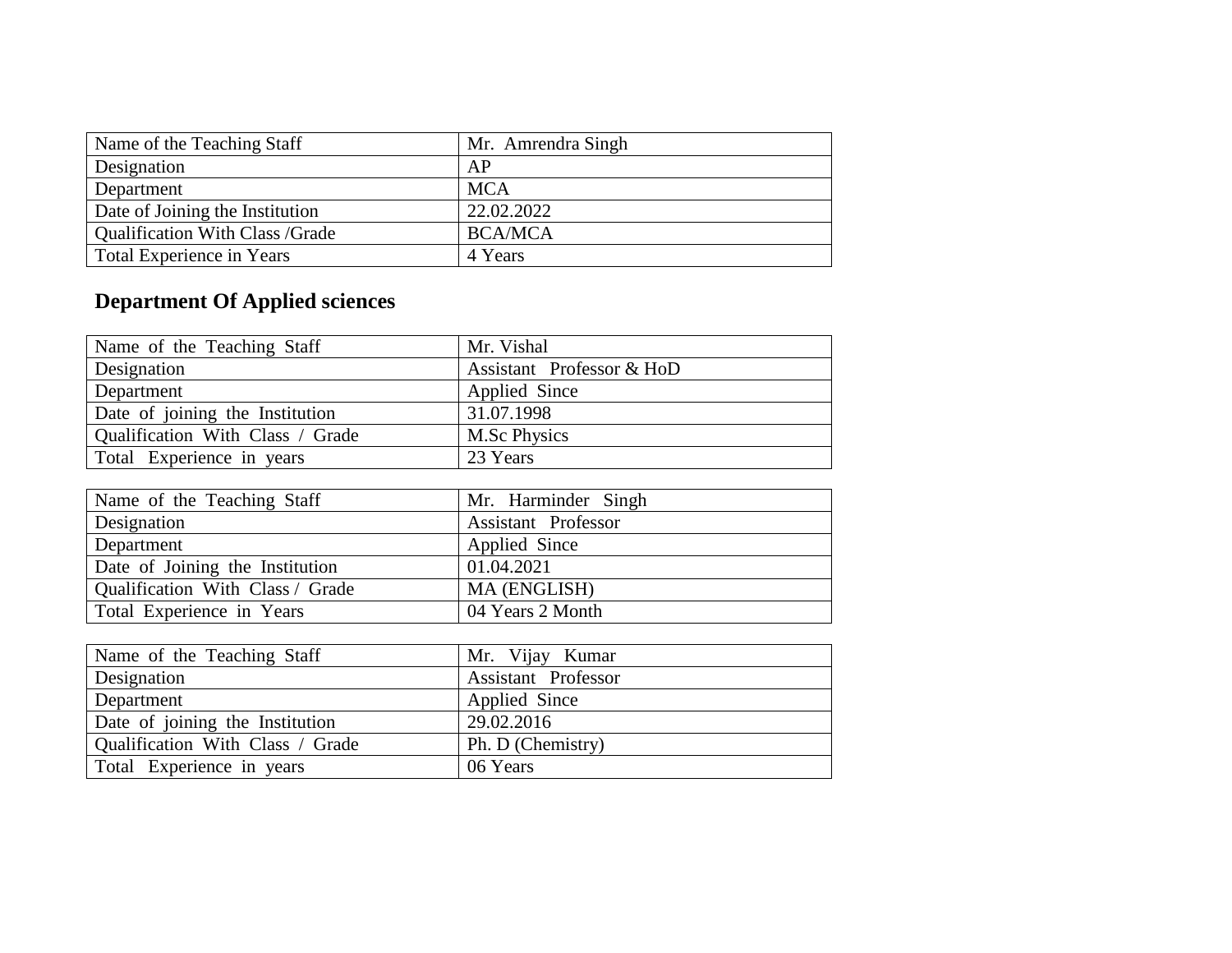| Name of the Teaching Staff       | Ms. Reetu Sharma                         |
|----------------------------------|------------------------------------------|
| Designation                      | <b>Assistant</b> Professor - Mathematics |
| Department                       | Mathematics                              |
| Date of Joining the Institution  | 07.09.2021                               |
| Qualification with Class / Grade | B.Sc. M.Sc                               |
| Total Experience in Years        | 01 Years                                 |

| Name of the Teaching Staff       | Pallvi                     |
|----------------------------------|----------------------------|
| Designation                      | <b>Assistant Professor</b> |
| Department                       | <b>Mathematics</b>         |
| Date of Joining the Institution  | 04.04.2022                 |
| Qualification with Class / Grade | M.Sc.                      |
| Total Experience in Years        | 06 Months                  |

| Name of the Teaching Staff       | Anju Bala                  |
|----------------------------------|----------------------------|
| Designation                      | <b>Assistant Professor</b> |
| Department                       | Physics                    |
| Date of Joining the Institution  | 04.04.2022                 |
| Qualification with Class / Grade | M.Sc. (Hons.)              |
| Total Experience in Years        | 06 Months                  |

# **DEPARTMENT OF IMS**

| Name of the Teaching Staff       | Ms. Bhawanpreet Kaur      |
|----------------------------------|---------------------------|
| Designation                      | Assistant Professor & HoD |
| Department                       | <b>IMS</b>                |
| Date of Joining the Institution  | 03.02.2020                |
| Qualification With Class / Grade | BA, MBA, M.Sc             |
| Total Experience in Years        | 01 Years                  |

| Name of the Teaching Staff       | Ms. Bhawna Arora           |
|----------------------------------|----------------------------|
| Designation                      | <b>Assistant Professor</b> |
| Department                       | <b>IMS</b>                 |
| Date of Joining the Institution  | 24.02.2021                 |
| Qualification With Class / Grade | B.Com, MBA                 |
| Total Experience in Years        | 01 Years                   |